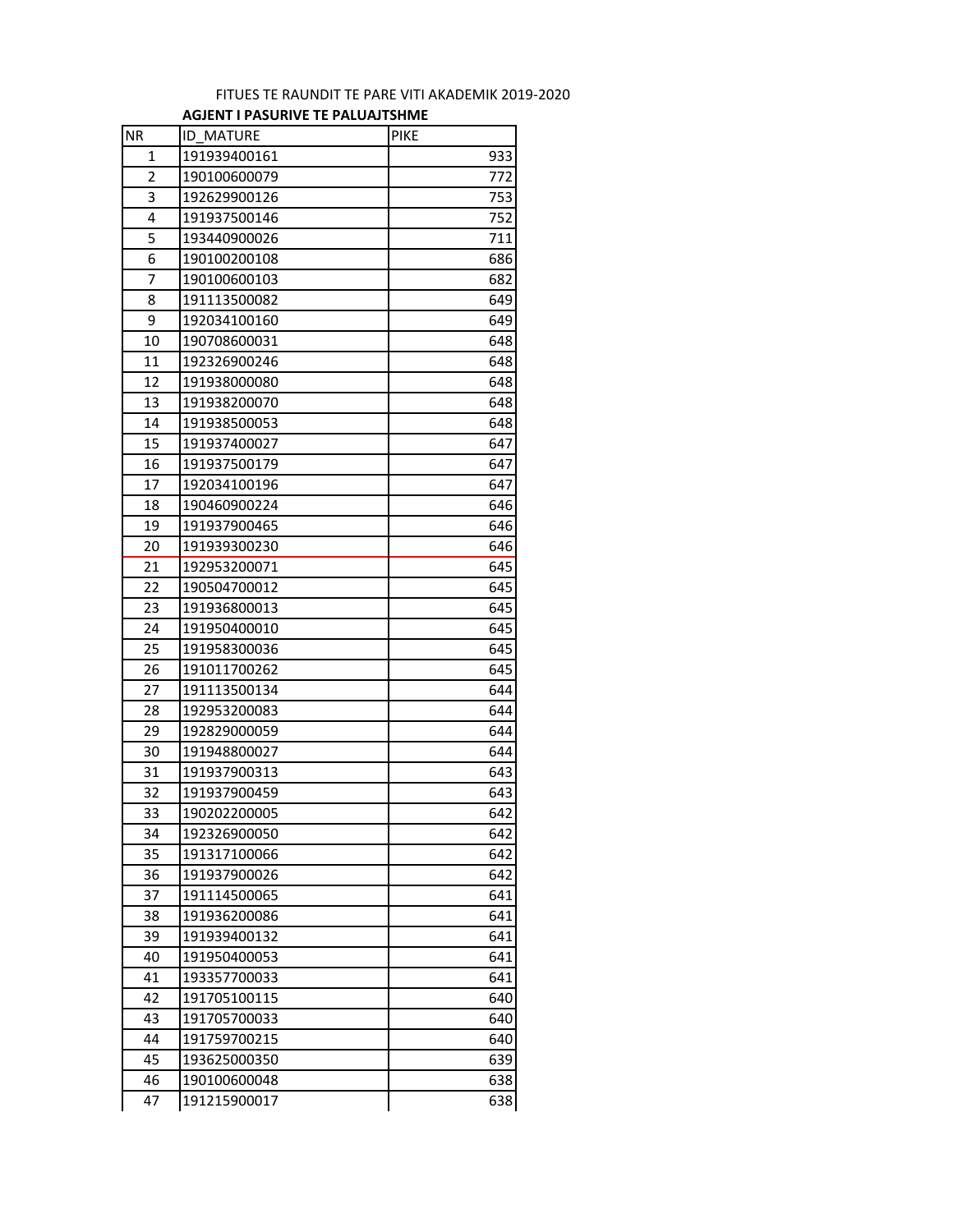## FITUES TE RAUNDIT TE PARE VITI AKADEMIK 2019-2020 **AGJENT I PASURIVE TE PALUAJTSHME**

| 48<br>191939500439<br>638<br>49<br>637<br>191317100055<br>637<br>50<br>191937900455<br>51<br>637<br>191939300063<br>636<br>52<br>190100600027<br>53<br>636<br>191946100010<br>54<br>635<br>190201900113<br>55<br>191317100119<br>635<br>56<br>635<br>191939100189<br>635<br>57<br>193343200001<br>58<br>634<br>191113500300<br>59<br>634<br>191939100169<br>634<br>60<br>191939700494<br>61<br>191705200009<br>633<br>62<br>633<br>191114600073<br>632<br>63<br>191705900293<br>64<br>632<br>191939900182<br>65<br>632<br>191744300014<br>631<br>66<br>192327300013<br>631<br>67<br>191950400025<br>68<br>191937900395<br>631<br>69<br>631<br>191939300287<br>630<br>191950400037<br>70<br>71<br>630<br>191939100347<br>629<br>72<br>192151200157<br>629<br>73<br>191936300245<br>190101300007<br>628<br>74<br>75<br>191936000228<br>627<br>76<br>191937500241<br>627<br>626<br>77<br>193440900154<br>625<br>78<br>191317100167<br>79<br>625<br>191113400068<br>191938100172<br>624<br>80<br>623<br>81<br>190710000047<br>82<br>191938200179<br>622<br>622<br>83<br>191936600266<br>84<br>622<br>192922800188<br>85<br>621<br>191114400114<br>621<br>86<br>191939100014<br>621<br>87<br>191011600144<br>88<br>190100600105<br>620<br>620<br>89<br>192629800113<br>191935600059<br>620<br>90<br>620<br>91<br>191939900118<br>92<br>619<br>190100700105<br>93<br>190709900116<br>619<br>94<br>619<br>191937900507<br>95<br>191937900512<br>619 |  |  |
|----------------------------------------------------------------------------------------------------------------------------------------------------------------------------------------------------------------------------------------------------------------------------------------------------------------------------------------------------------------------------------------------------------------------------------------------------------------------------------------------------------------------------------------------------------------------------------------------------------------------------------------------------------------------------------------------------------------------------------------------------------------------------------------------------------------------------------------------------------------------------------------------------------------------------------------------------------------------------------------------------------------------------------------------------------------------------------------------------------------------------------------------------------------------------------------------------------------------------------------------------------------------------------------------------------------------------------------------------------------------------------------------------------------------------------------------|--|--|
|                                                                                                                                                                                                                                                                                                                                                                                                                                                                                                                                                                                                                                                                                                                                                                                                                                                                                                                                                                                                                                                                                                                                                                                                                                                                                                                                                                                                                                              |  |  |
|                                                                                                                                                                                                                                                                                                                                                                                                                                                                                                                                                                                                                                                                                                                                                                                                                                                                                                                                                                                                                                                                                                                                                                                                                                                                                                                                                                                                                                              |  |  |
|                                                                                                                                                                                                                                                                                                                                                                                                                                                                                                                                                                                                                                                                                                                                                                                                                                                                                                                                                                                                                                                                                                                                                                                                                                                                                                                                                                                                                                              |  |  |
|                                                                                                                                                                                                                                                                                                                                                                                                                                                                                                                                                                                                                                                                                                                                                                                                                                                                                                                                                                                                                                                                                                                                                                                                                                                                                                                                                                                                                                              |  |  |
|                                                                                                                                                                                                                                                                                                                                                                                                                                                                                                                                                                                                                                                                                                                                                                                                                                                                                                                                                                                                                                                                                                                                                                                                                                                                                                                                                                                                                                              |  |  |
|                                                                                                                                                                                                                                                                                                                                                                                                                                                                                                                                                                                                                                                                                                                                                                                                                                                                                                                                                                                                                                                                                                                                                                                                                                                                                                                                                                                                                                              |  |  |
|                                                                                                                                                                                                                                                                                                                                                                                                                                                                                                                                                                                                                                                                                                                                                                                                                                                                                                                                                                                                                                                                                                                                                                                                                                                                                                                                                                                                                                              |  |  |
|                                                                                                                                                                                                                                                                                                                                                                                                                                                                                                                                                                                                                                                                                                                                                                                                                                                                                                                                                                                                                                                                                                                                                                                                                                                                                                                                                                                                                                              |  |  |
|                                                                                                                                                                                                                                                                                                                                                                                                                                                                                                                                                                                                                                                                                                                                                                                                                                                                                                                                                                                                                                                                                                                                                                                                                                                                                                                                                                                                                                              |  |  |
|                                                                                                                                                                                                                                                                                                                                                                                                                                                                                                                                                                                                                                                                                                                                                                                                                                                                                                                                                                                                                                                                                                                                                                                                                                                                                                                                                                                                                                              |  |  |
|                                                                                                                                                                                                                                                                                                                                                                                                                                                                                                                                                                                                                                                                                                                                                                                                                                                                                                                                                                                                                                                                                                                                                                                                                                                                                                                                                                                                                                              |  |  |
|                                                                                                                                                                                                                                                                                                                                                                                                                                                                                                                                                                                                                                                                                                                                                                                                                                                                                                                                                                                                                                                                                                                                                                                                                                                                                                                                                                                                                                              |  |  |
|                                                                                                                                                                                                                                                                                                                                                                                                                                                                                                                                                                                                                                                                                                                                                                                                                                                                                                                                                                                                                                                                                                                                                                                                                                                                                                                                                                                                                                              |  |  |
|                                                                                                                                                                                                                                                                                                                                                                                                                                                                                                                                                                                                                                                                                                                                                                                                                                                                                                                                                                                                                                                                                                                                                                                                                                                                                                                                                                                                                                              |  |  |
|                                                                                                                                                                                                                                                                                                                                                                                                                                                                                                                                                                                                                                                                                                                                                                                                                                                                                                                                                                                                                                                                                                                                                                                                                                                                                                                                                                                                                                              |  |  |
|                                                                                                                                                                                                                                                                                                                                                                                                                                                                                                                                                                                                                                                                                                                                                                                                                                                                                                                                                                                                                                                                                                                                                                                                                                                                                                                                                                                                                                              |  |  |
|                                                                                                                                                                                                                                                                                                                                                                                                                                                                                                                                                                                                                                                                                                                                                                                                                                                                                                                                                                                                                                                                                                                                                                                                                                                                                                                                                                                                                                              |  |  |
|                                                                                                                                                                                                                                                                                                                                                                                                                                                                                                                                                                                                                                                                                                                                                                                                                                                                                                                                                                                                                                                                                                                                                                                                                                                                                                                                                                                                                                              |  |  |
|                                                                                                                                                                                                                                                                                                                                                                                                                                                                                                                                                                                                                                                                                                                                                                                                                                                                                                                                                                                                                                                                                                                                                                                                                                                                                                                                                                                                                                              |  |  |
|                                                                                                                                                                                                                                                                                                                                                                                                                                                                                                                                                                                                                                                                                                                                                                                                                                                                                                                                                                                                                                                                                                                                                                                                                                                                                                                                                                                                                                              |  |  |
|                                                                                                                                                                                                                                                                                                                                                                                                                                                                                                                                                                                                                                                                                                                                                                                                                                                                                                                                                                                                                                                                                                                                                                                                                                                                                                                                                                                                                                              |  |  |
|                                                                                                                                                                                                                                                                                                                                                                                                                                                                                                                                                                                                                                                                                                                                                                                                                                                                                                                                                                                                                                                                                                                                                                                                                                                                                                                                                                                                                                              |  |  |
|                                                                                                                                                                                                                                                                                                                                                                                                                                                                                                                                                                                                                                                                                                                                                                                                                                                                                                                                                                                                                                                                                                                                                                                                                                                                                                                                                                                                                                              |  |  |
|                                                                                                                                                                                                                                                                                                                                                                                                                                                                                                                                                                                                                                                                                                                                                                                                                                                                                                                                                                                                                                                                                                                                                                                                                                                                                                                                                                                                                                              |  |  |
|                                                                                                                                                                                                                                                                                                                                                                                                                                                                                                                                                                                                                                                                                                                                                                                                                                                                                                                                                                                                                                                                                                                                                                                                                                                                                                                                                                                                                                              |  |  |
|                                                                                                                                                                                                                                                                                                                                                                                                                                                                                                                                                                                                                                                                                                                                                                                                                                                                                                                                                                                                                                                                                                                                                                                                                                                                                                                                                                                                                                              |  |  |
|                                                                                                                                                                                                                                                                                                                                                                                                                                                                                                                                                                                                                                                                                                                                                                                                                                                                                                                                                                                                                                                                                                                                                                                                                                                                                                                                                                                                                                              |  |  |
|                                                                                                                                                                                                                                                                                                                                                                                                                                                                                                                                                                                                                                                                                                                                                                                                                                                                                                                                                                                                                                                                                                                                                                                                                                                                                                                                                                                                                                              |  |  |
|                                                                                                                                                                                                                                                                                                                                                                                                                                                                                                                                                                                                                                                                                                                                                                                                                                                                                                                                                                                                                                                                                                                                                                                                                                                                                                                                                                                                                                              |  |  |
|                                                                                                                                                                                                                                                                                                                                                                                                                                                                                                                                                                                                                                                                                                                                                                                                                                                                                                                                                                                                                                                                                                                                                                                                                                                                                                                                                                                                                                              |  |  |
|                                                                                                                                                                                                                                                                                                                                                                                                                                                                                                                                                                                                                                                                                                                                                                                                                                                                                                                                                                                                                                                                                                                                                                                                                                                                                                                                                                                                                                              |  |  |
|                                                                                                                                                                                                                                                                                                                                                                                                                                                                                                                                                                                                                                                                                                                                                                                                                                                                                                                                                                                                                                                                                                                                                                                                                                                                                                                                                                                                                                              |  |  |
|                                                                                                                                                                                                                                                                                                                                                                                                                                                                                                                                                                                                                                                                                                                                                                                                                                                                                                                                                                                                                                                                                                                                                                                                                                                                                                                                                                                                                                              |  |  |
|                                                                                                                                                                                                                                                                                                                                                                                                                                                                                                                                                                                                                                                                                                                                                                                                                                                                                                                                                                                                                                                                                                                                                                                                                                                                                                                                                                                                                                              |  |  |
|                                                                                                                                                                                                                                                                                                                                                                                                                                                                                                                                                                                                                                                                                                                                                                                                                                                                                                                                                                                                                                                                                                                                                                                                                                                                                                                                                                                                                                              |  |  |
|                                                                                                                                                                                                                                                                                                                                                                                                                                                                                                                                                                                                                                                                                                                                                                                                                                                                                                                                                                                                                                                                                                                                                                                                                                                                                                                                                                                                                                              |  |  |
|                                                                                                                                                                                                                                                                                                                                                                                                                                                                                                                                                                                                                                                                                                                                                                                                                                                                                                                                                                                                                                                                                                                                                                                                                                                                                                                                                                                                                                              |  |  |
|                                                                                                                                                                                                                                                                                                                                                                                                                                                                                                                                                                                                                                                                                                                                                                                                                                                                                                                                                                                                                                                                                                                                                                                                                                                                                                                                                                                                                                              |  |  |
|                                                                                                                                                                                                                                                                                                                                                                                                                                                                                                                                                                                                                                                                                                                                                                                                                                                                                                                                                                                                                                                                                                                                                                                                                                                                                                                                                                                                                                              |  |  |
|                                                                                                                                                                                                                                                                                                                                                                                                                                                                                                                                                                                                                                                                                                                                                                                                                                                                                                                                                                                                                                                                                                                                                                                                                                                                                                                                                                                                                                              |  |  |
|                                                                                                                                                                                                                                                                                                                                                                                                                                                                                                                                                                                                                                                                                                                                                                                                                                                                                                                                                                                                                                                                                                                                                                                                                                                                                                                                                                                                                                              |  |  |
|                                                                                                                                                                                                                                                                                                                                                                                                                                                                                                                                                                                                                                                                                                                                                                                                                                                                                                                                                                                                                                                                                                                                                                                                                                                                                                                                                                                                                                              |  |  |
|                                                                                                                                                                                                                                                                                                                                                                                                                                                                                                                                                                                                                                                                                                                                                                                                                                                                                                                                                                                                                                                                                                                                                                                                                                                                                                                                                                                                                                              |  |  |
|                                                                                                                                                                                                                                                                                                                                                                                                                                                                                                                                                                                                                                                                                                                                                                                                                                                                                                                                                                                                                                                                                                                                                                                                                                                                                                                                                                                                                                              |  |  |
|                                                                                                                                                                                                                                                                                                                                                                                                                                                                                                                                                                                                                                                                                                                                                                                                                                                                                                                                                                                                                                                                                                                                                                                                                                                                                                                                                                                                                                              |  |  |
|                                                                                                                                                                                                                                                                                                                                                                                                                                                                                                                                                                                                                                                                                                                                                                                                                                                                                                                                                                                                                                                                                                                                                                                                                                                                                                                                                                                                                                              |  |  |
|                                                                                                                                                                                                                                                                                                                                                                                                                                                                                                                                                                                                                                                                                                                                                                                                                                                                                                                                                                                                                                                                                                                                                                                                                                                                                                                                                                                                                                              |  |  |
|                                                                                                                                                                                                                                                                                                                                                                                                                                                                                                                                                                                                                                                                                                                                                                                                                                                                                                                                                                                                                                                                                                                                                                                                                                                                                                                                                                                                                                              |  |  |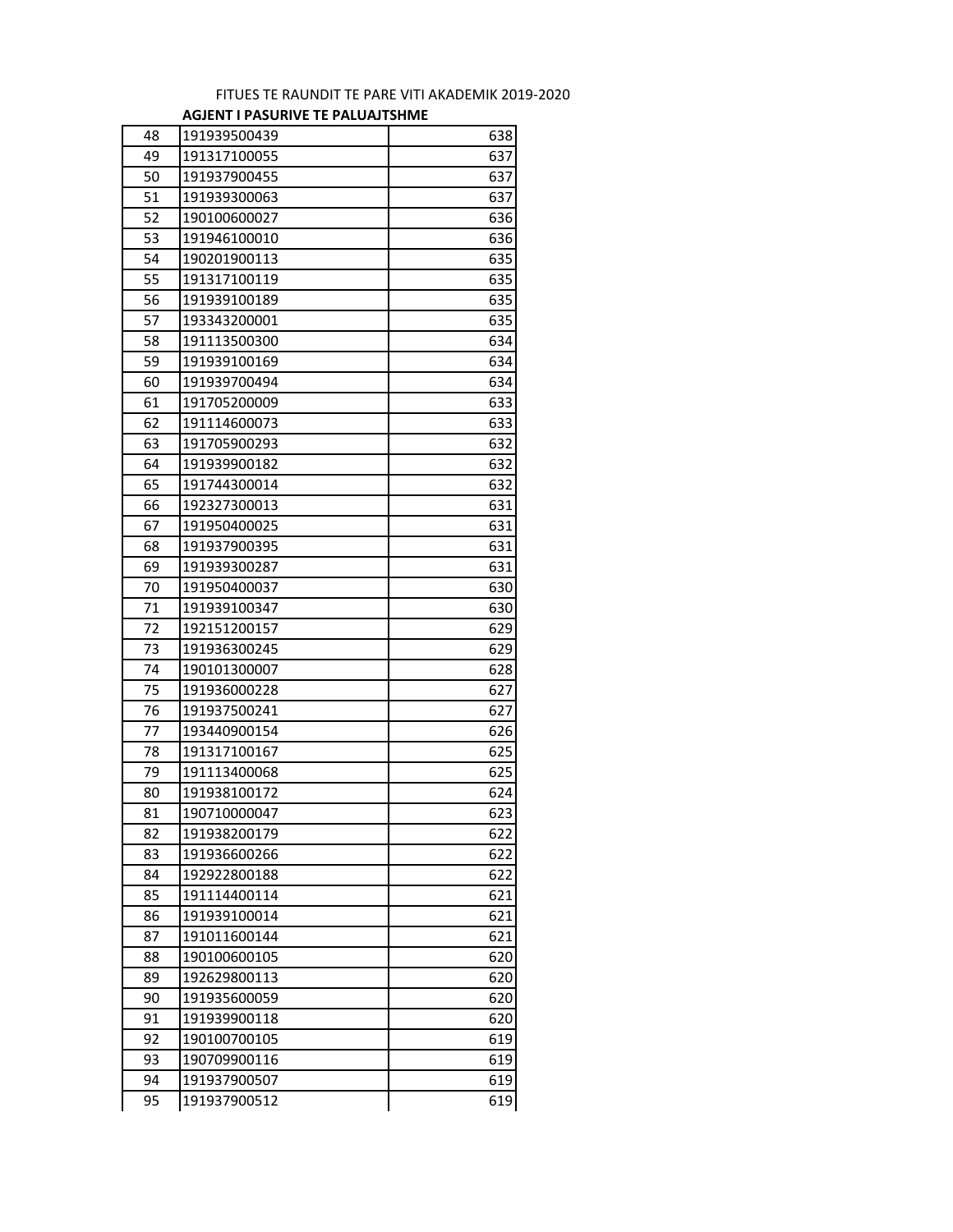## FITUES TE RAUNDIT TE PARE VITI AKADEMIK 2019-2020 **AGJENT I PASURIVE TE PALUAJTSHME**

| 96<br>619<br>192034100153<br>97<br>619<br>191113500375<br>618<br>98<br>191939700442<br>99<br>192647800022<br>617<br>617<br>100<br>191936300316<br>101<br>193220200018<br>616<br>102<br>616<br>191938000082<br>614<br>103<br>190201900132<br>104<br>613<br>192134200274<br>105<br>613<br>192921800056<br>106<br>191114500143<br>612<br>107<br>191216700021<br>612<br>191937500074<br>612<br>108<br>611<br>109<br>191937400162<br>110<br>611<br>191939800061<br>111<br>191939100391<br>611<br>112<br>191936800054<br>610<br>113<br>192034900036<br>610<br>114<br>610<br>193342600070<br>115<br>608<br>191114200134<br>116<br>192133600034<br>608<br>117<br>607<br>193440900108<br>118<br>192326900264<br>606<br>119<br>606<br>191519400014<br>606<br>120<br>193342600002 |
|------------------------------------------------------------------------------------------------------------------------------------------------------------------------------------------------------------------------------------------------------------------------------------------------------------------------------------------------------------------------------------------------------------------------------------------------------------------------------------------------------------------------------------------------------------------------------------------------------------------------------------------------------------------------------------------------------------------------------------------------------------------------|
|                                                                                                                                                                                                                                                                                                                                                                                                                                                                                                                                                                                                                                                                                                                                                                        |
|                                                                                                                                                                                                                                                                                                                                                                                                                                                                                                                                                                                                                                                                                                                                                                        |
|                                                                                                                                                                                                                                                                                                                                                                                                                                                                                                                                                                                                                                                                                                                                                                        |
|                                                                                                                                                                                                                                                                                                                                                                                                                                                                                                                                                                                                                                                                                                                                                                        |
|                                                                                                                                                                                                                                                                                                                                                                                                                                                                                                                                                                                                                                                                                                                                                                        |
|                                                                                                                                                                                                                                                                                                                                                                                                                                                                                                                                                                                                                                                                                                                                                                        |
|                                                                                                                                                                                                                                                                                                                                                                                                                                                                                                                                                                                                                                                                                                                                                                        |
|                                                                                                                                                                                                                                                                                                                                                                                                                                                                                                                                                                                                                                                                                                                                                                        |
|                                                                                                                                                                                                                                                                                                                                                                                                                                                                                                                                                                                                                                                                                                                                                                        |
|                                                                                                                                                                                                                                                                                                                                                                                                                                                                                                                                                                                                                                                                                                                                                                        |
|                                                                                                                                                                                                                                                                                                                                                                                                                                                                                                                                                                                                                                                                                                                                                                        |
|                                                                                                                                                                                                                                                                                                                                                                                                                                                                                                                                                                                                                                                                                                                                                                        |
|                                                                                                                                                                                                                                                                                                                                                                                                                                                                                                                                                                                                                                                                                                                                                                        |
|                                                                                                                                                                                                                                                                                                                                                                                                                                                                                                                                                                                                                                                                                                                                                                        |
|                                                                                                                                                                                                                                                                                                                                                                                                                                                                                                                                                                                                                                                                                                                                                                        |
|                                                                                                                                                                                                                                                                                                                                                                                                                                                                                                                                                                                                                                                                                                                                                                        |
|                                                                                                                                                                                                                                                                                                                                                                                                                                                                                                                                                                                                                                                                                                                                                                        |
|                                                                                                                                                                                                                                                                                                                                                                                                                                                                                                                                                                                                                                                                                                                                                                        |
|                                                                                                                                                                                                                                                                                                                                                                                                                                                                                                                                                                                                                                                                                                                                                                        |
|                                                                                                                                                                                                                                                                                                                                                                                                                                                                                                                                                                                                                                                                                                                                                                        |
|                                                                                                                                                                                                                                                                                                                                                                                                                                                                                                                                                                                                                                                                                                                                                                        |
|                                                                                                                                                                                                                                                                                                                                                                                                                                                                                                                                                                                                                                                                                                                                                                        |
|                                                                                                                                                                                                                                                                                                                                                                                                                                                                                                                                                                                                                                                                                                                                                                        |
|                                                                                                                                                                                                                                                                                                                                                                                                                                                                                                                                                                                                                                                                                                                                                                        |
|                                                                                                                                                                                                                                                                                                                                                                                                                                                                                                                                                                                                                                                                                                                                                                        |
| 121<br>191114500088<br>605                                                                                                                                                                                                                                                                                                                                                                                                                                                                                                                                                                                                                                                                                                                                             |
| 122<br>191112600112<br>604                                                                                                                                                                                                                                                                                                                                                                                                                                                                                                                                                                                                                                                                                                                                             |
| 123<br>191113400019<br>604                                                                                                                                                                                                                                                                                                                                                                                                                                                                                                                                                                                                                                                                                                                                             |
| 124<br>191215800036<br>604                                                                                                                                                                                                                                                                                                                                                                                                                                                                                                                                                                                                                                                                                                                                             |
| 125<br>604<br>191936200158                                                                                                                                                                                                                                                                                                                                                                                                                                                                                                                                                                                                                                                                                                                                             |
| 126<br>191939900166<br>604                                                                                                                                                                                                                                                                                                                                                                                                                                                                                                                                                                                                                                                                                                                                             |
| 127<br>192923100097<br>603                                                                                                                                                                                                                                                                                                                                                                                                                                                                                                                                                                                                                                                                                                                                             |
| 128<br>191936200266<br>603                                                                                                                                                                                                                                                                                                                                                                                                                                                                                                                                                                                                                                                                                                                                             |
| 129<br>191216700092<br>601                                                                                                                                                                                                                                                                                                                                                                                                                                                                                                                                                                                                                                                                                                                                             |
| 130<br>193348100013<br>601                                                                                                                                                                                                                                                                                                                                                                                                                                                                                                                                                                                                                                                                                                                                             |
| 131<br>191936200022<br>600                                                                                                                                                                                                                                                                                                                                                                                                                                                                                                                                                                                                                                                                                                                                             |
| 132<br>191112600177<br>600                                                                                                                                                                                                                                                                                                                                                                                                                                                                                                                                                                                                                                                                                                                                             |
| 597<br>133<br>191939800055                                                                                                                                                                                                                                                                                                                                                                                                                                                                                                                                                                                                                                                                                                                                             |
| 596<br>134<br>190100800091                                                                                                                                                                                                                                                                                                                                                                                                                                                                                                                                                                                                                                                                                                                                             |
| 596<br>135<br>191752700049                                                                                                                                                                                                                                                                                                                                                                                                                                                                                                                                                                                                                                                                                                                                             |
| 596<br>136<br>193625000309                                                                                                                                                                                                                                                                                                                                                                                                                                                                                                                                                                                                                                                                                                                                             |
| 594<br>137<br>192133600052                                                                                                                                                                                                                                                                                                                                                                                                                                                                                                                                                                                                                                                                                                                                             |
| 593<br>138<br>191936200227                                                                                                                                                                                                                                                                                                                                                                                                                                                                                                                                                                                                                                                                                                                                             |
| 139<br>592<br>191936400020                                                                                                                                                                                                                                                                                                                                                                                                                                                                                                                                                                                                                                                                                                                                             |
| 140<br>592<br>191950400005                                                                                                                                                                                                                                                                                                                                                                                                                                                                                                                                                                                                                                                                                                                                             |
| 141<br>592<br>191950400013                                                                                                                                                                                                                                                                                                                                                                                                                                                                                                                                                                                                                                                                                                                                             |
| 590<br>142<br>190160400003                                                                                                                                                                                                                                                                                                                                                                                                                                                                                                                                                                                                                                                                                                                                             |
| 589<br>143<br>191215100044                                                                                                                                                                                                                                                                                                                                                                                                                                                                                                                                                                                                                                                                                                                                             |